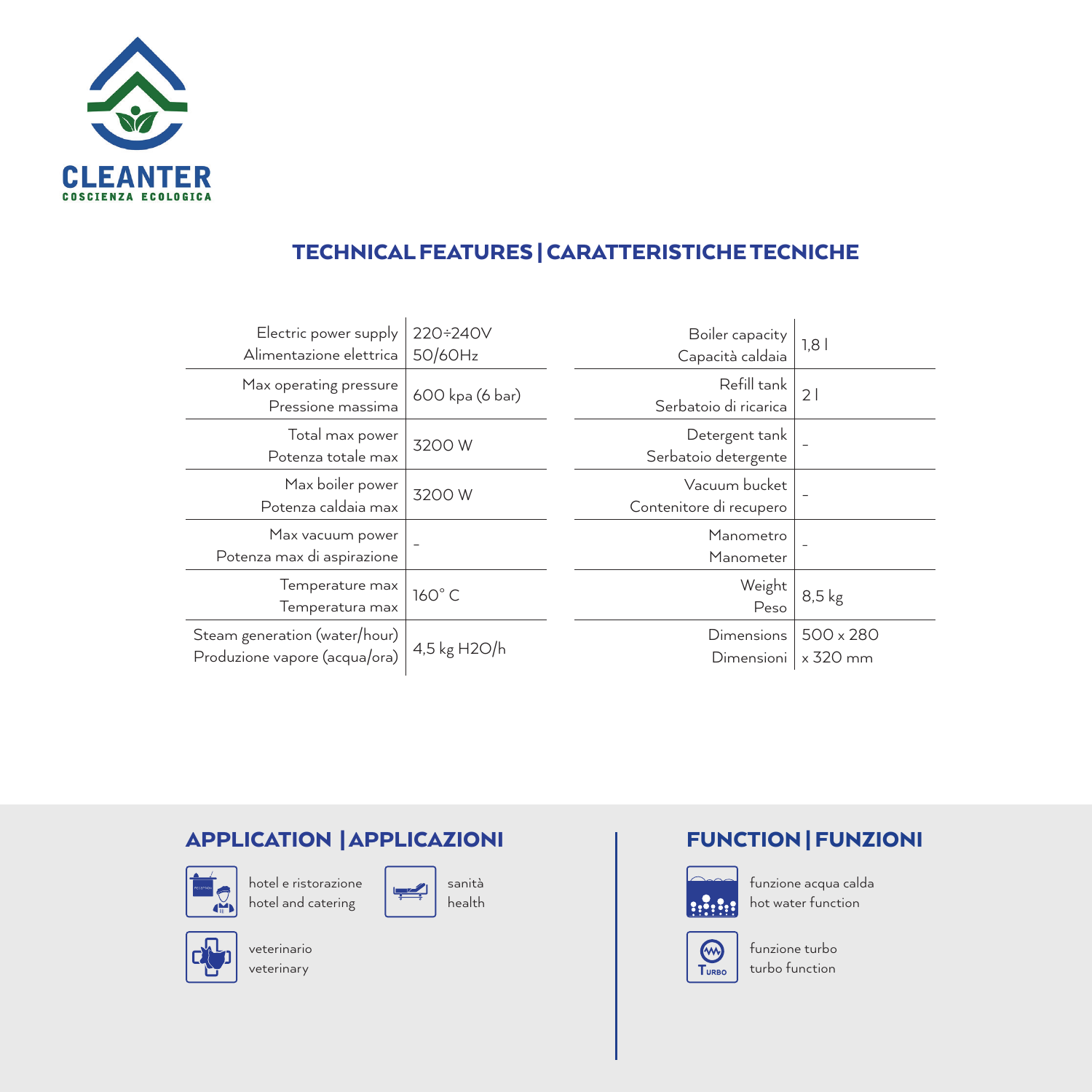

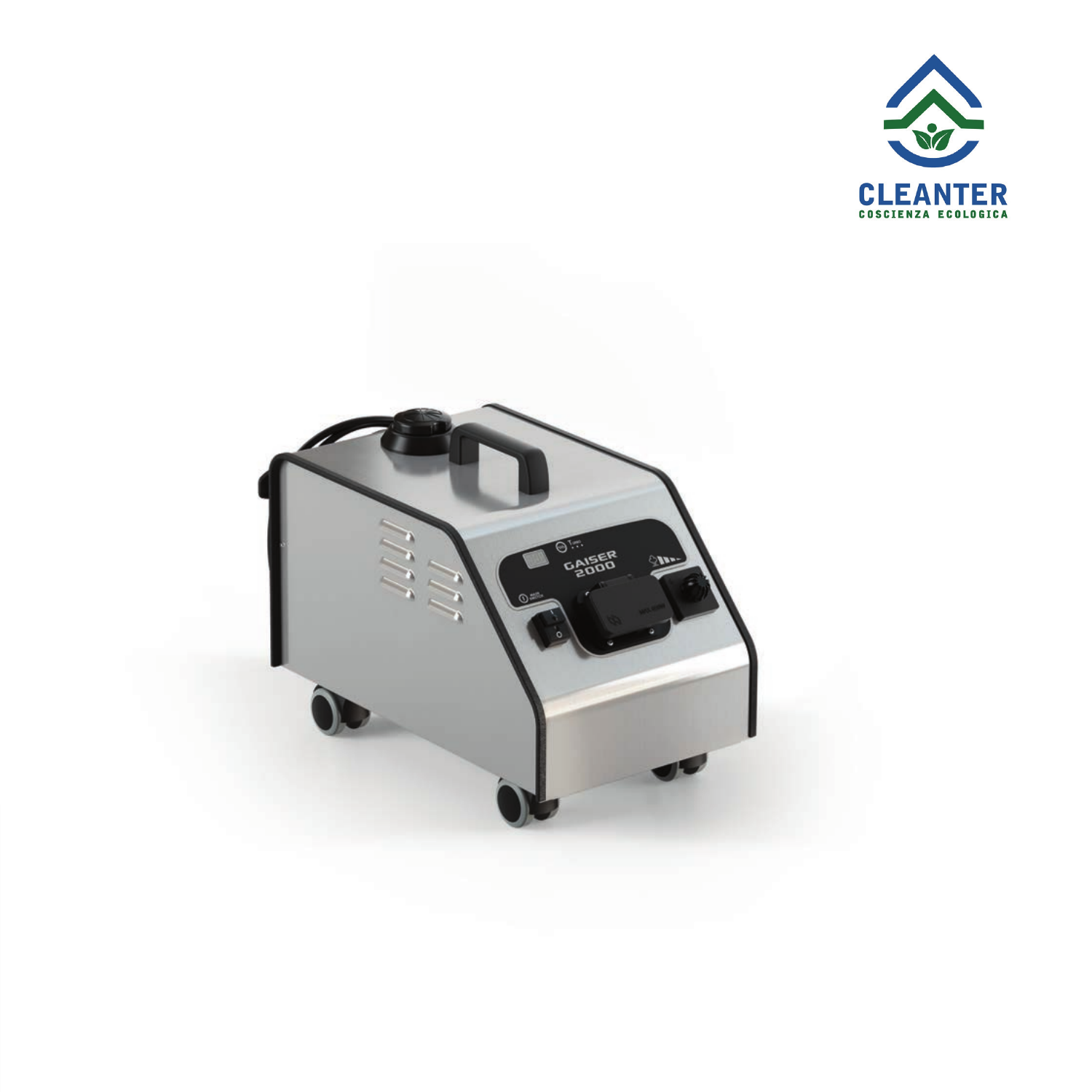



**ACCESSORIES FOR:**

**ACCESSORI PER:**



**YFLN5700** FLESS. VAP. PER GAISER 2000 L=2,5MT ONLY STEAM HOSE 2,5MT



**USPN0053** SPAZZOLA VAPORE RETTANGOLARE RECTANGULAR BRUSH

**UPUN0007**  PULIVETRO VAPORE GLASS CLEANER





**USPN0054** SPAZZOLA VAPORE TRIANGOLARE

**USPN0055** SNODO VAPORE STEAM JOINT





**UTRN0006** TUBO PROLUNGA VAPORE EXTENSION TUBES